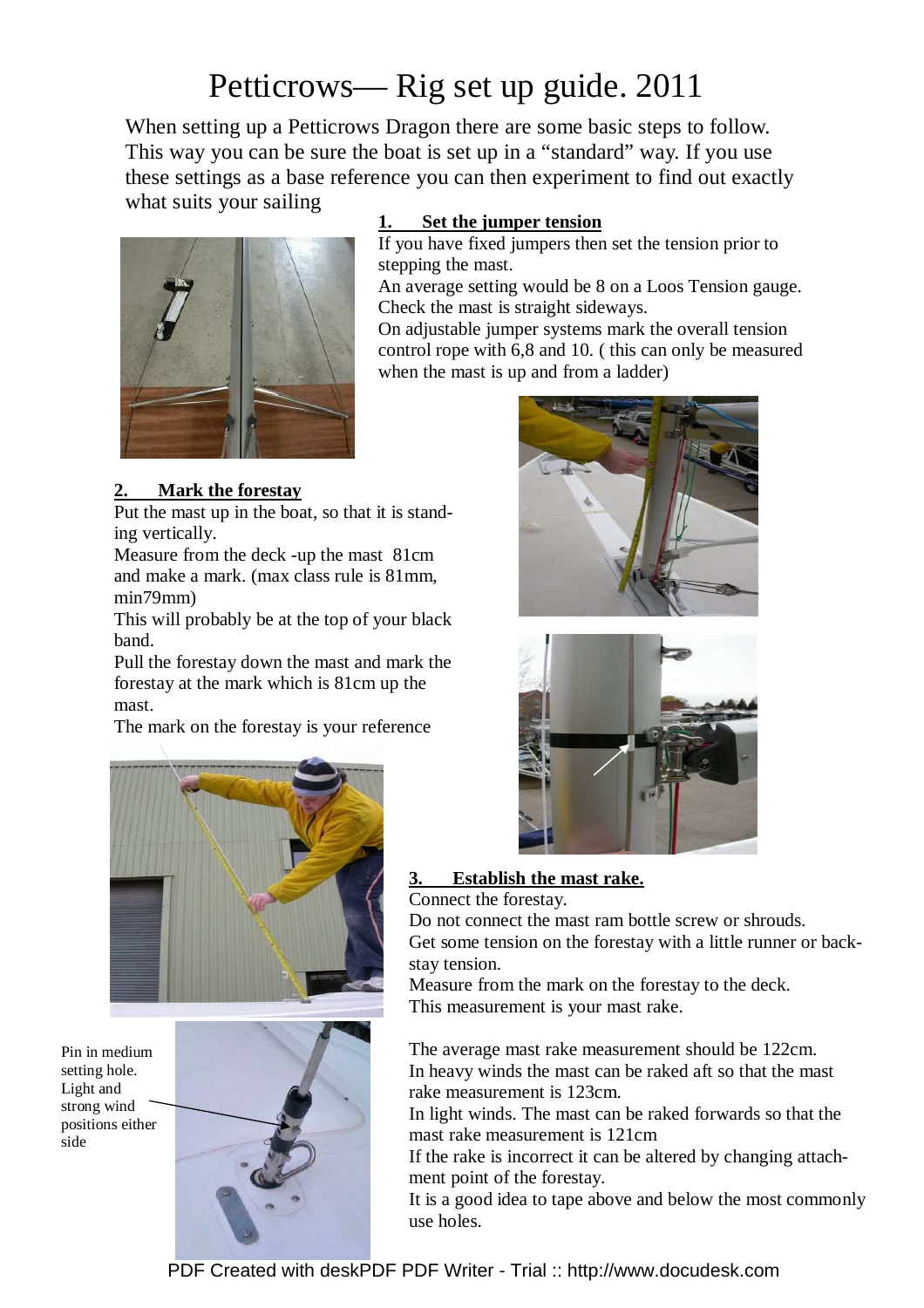# **4. Find station 4 line**

On the topsides of the boat just below the edge of the deck there are small spots which show the position of

measurement stations. Station 4 is about 1200mm in front of the mast

With a straight edge and some tape join the station 4 marks across the deck of the boat.

This line across the deck will be your reference for your mast, forestay and shroud position.





# **5. Find shroud positions**

Measure from station 4 line perpendicularly to the front face of the upper shroud. This measurement should be 82 cm

Measure from the station 4 line to the front face of the lower shroud.

This measurement should be 85cm

It is normal to have the shrouds inline with the front of the mast when sailing upwind. Moving them aft from this position has the effect of making the mast bend less. Forward of inline and the mast will bend more.



# **6. Find** *forestay measurement plate* **position**

Measure from station 4 line to the front of the *forestay plate.* 

This measurement should be 104cm

The plate can be 75mm long

The forestay must be within the front and back of this plate.

We always put the forestay at the front of this plate.



# **7. Find** *mast measurement plate* **position**

Measure from station 4 line to the aft of the *mast measurement plate.* 

This measurement should be 82cm. This plate is 50mm long.

### **8. Check the "J" measurement**

The J measurement is the distance between the front of the *forestay measurement plate* and aft of the *mast measurement plate*.

This should be a maximum of 186 cm as per class rules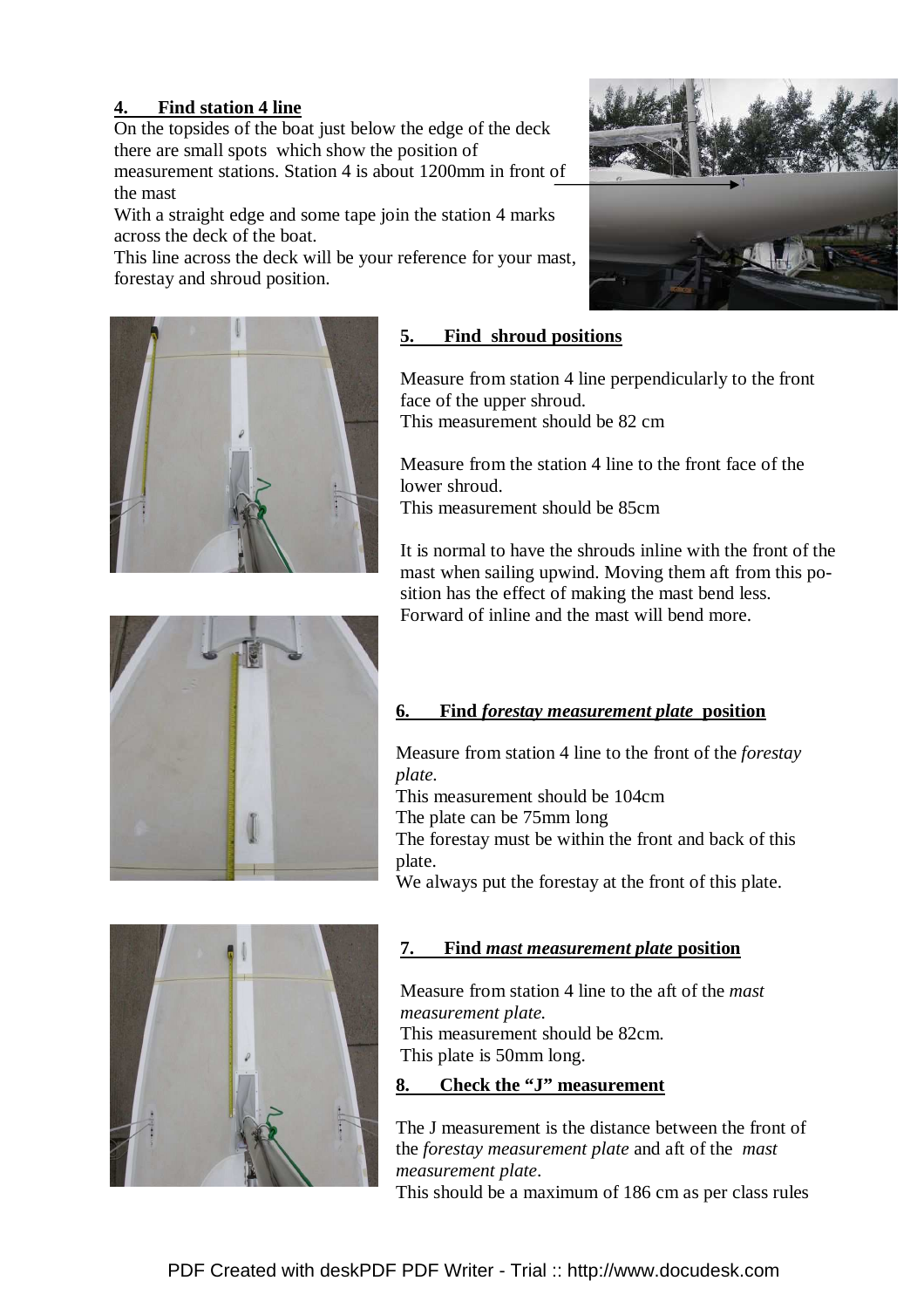#### **9. Mast step position and pre bend**

Without connecting the mast ram bottle screw OR shrouds

And with the mast rake at 122cm Push the mast aft so that the forestay has some tension. You can use a little runner tension to achieve this. Do not bend the mast.

Normal position of the mast is that the front face is level or aft of the aft end of the *mast measurement plate.* 

If the front of the mast is level there will be no pre bend when you connect and adjust the mast ram bottlescrew. If you are ( as an example ) 5mm behind , you will have 5mm of prebend when you connect and adjust the bottlescrew .

It is normal to have between 0 and 10mm of prebend.

If the mast is more than 10 mm behind the aft end of the *mast measurement plate ,* this indicates the mast step pin needs to be moved FOR-WARD.

If the mast is in front of the *mast measurement plate ,* this indicates the mast step pin must be moved AFT.

# **10. Connect Shrouds and adjust Mast Ram Bottle-screw.**

Connect the shrouds in the chosen shroud position and wind the upper shroud nut to achieve a tension of 15 on the Loose gauge. Make sure the shroud calibration marks are equal port and starboard.

Connect the lowers in the next hole aft and wind the shroud nuts to achieve a tension of 10. Again make sure the calibration marks are equal.

Connect the Mast Ram Bottlescrew to the mast. Pull tension on the runners.

Adjust the bottlescrew open or closed so when the lever is pulled **maximum aft** the front of the mast is level with the aft of the *Mast Measurement plate.*  Using the locking nuts fix bottle screw in this position..

Sight up the mast and if the mast step position is correct the mast will be straight fore/aft or have a forward bend of up to 10mm . (The Pre-bend.).

To check the forward movement of the mast ram. Release the runners and backstay. Uncleat the mast rope controlling the lever so the bottlescrew pushes the mast forward. In this position the front of the mast must not be further forward than the front of the *Mast Measurement Plate.*  If it does then you must restrict it from exceeding the class rule maximum movement of 50mm.

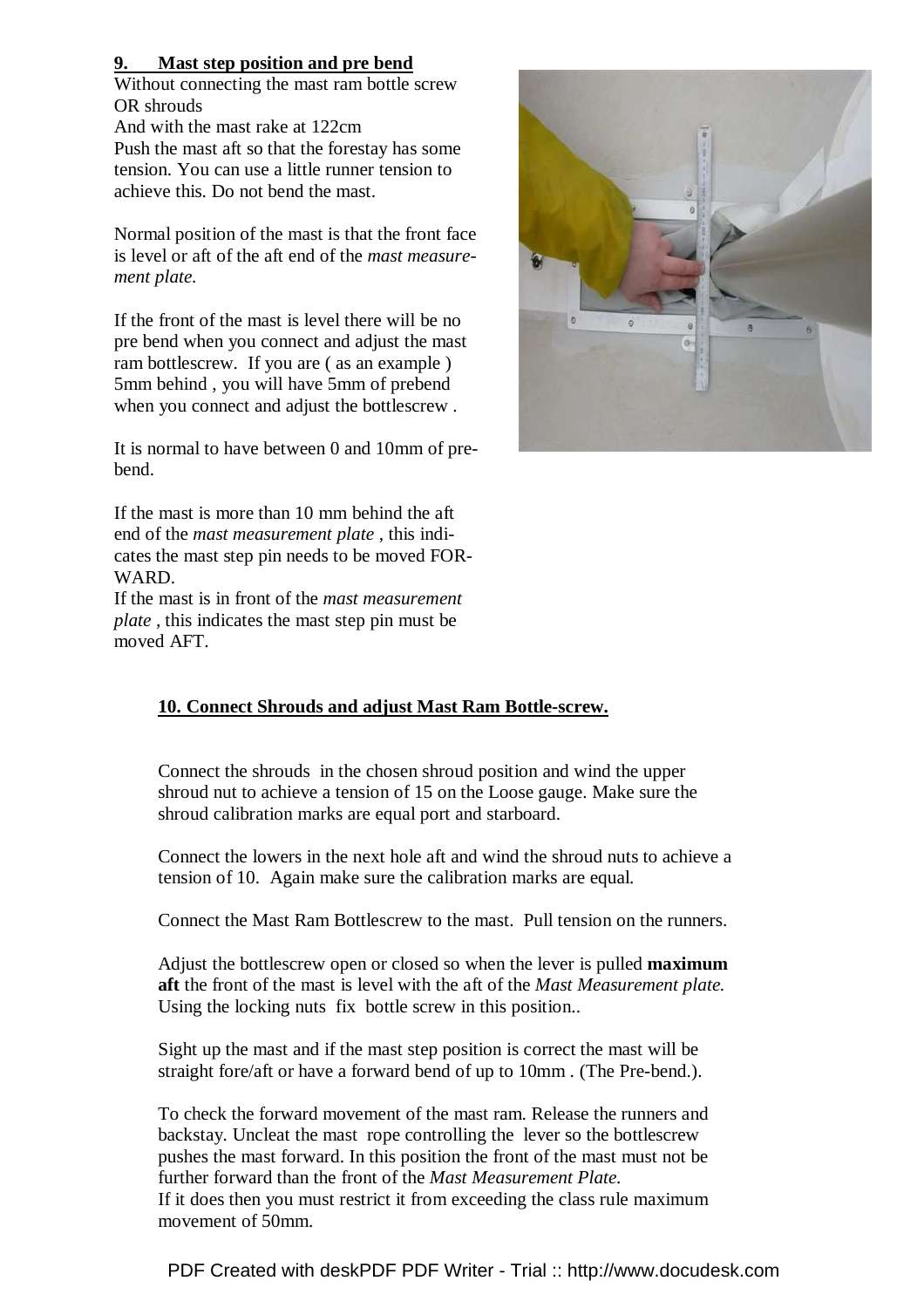

#### **11. Measure the shroud tension**

Using a Loos Model PT-2M tension meter set the shroud tensions depending on the weather conditions.

Measure directly onto the wire.

The figures given are for boats newer than 2008, in older models of boat the hull is not so stiff so up to 30% more tension is required



### **12. Mark your Maximum Runner Tension.**

Attach a Loos Gauge to the forestay.

Pull on the runner until the tension is 32.

Put a mark on the runner wire where it enters the deck. This can be used as a guide to runner tension while sailing

32 is the absolute maximum in strong winds..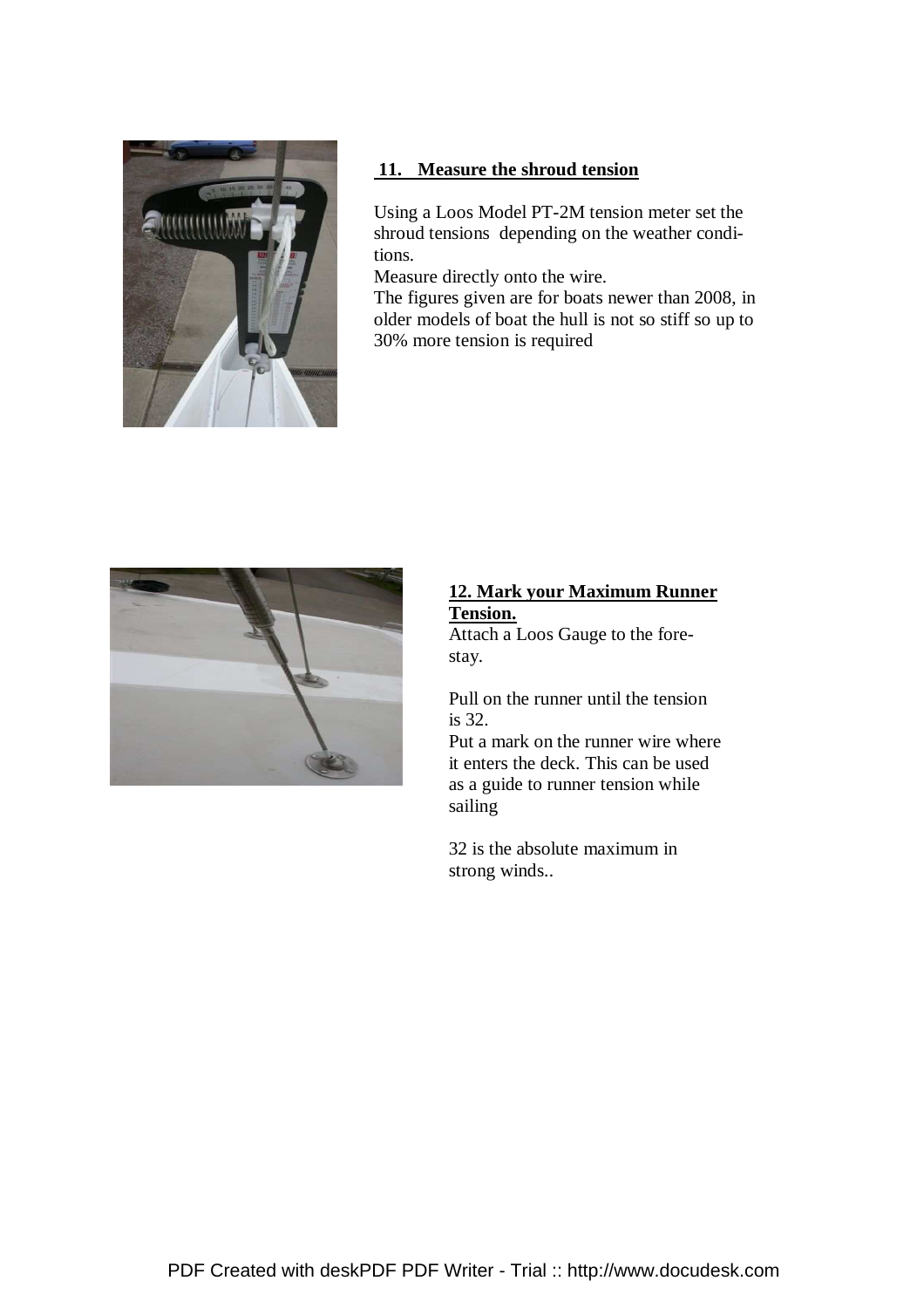# **Petticrows rig settings guide—Summary**

| Jumper average tension                                          | 8                |
|-----------------------------------------------------------------|------------------|
| Average mast rake measurement                                   | $122 \text{ cm}$ |
| Mast rake light wind                                            | $121 \text{ cm}$ |
| Mast rake strong wind                                           | $123 \text{ cm}$ |
| Station 4 line to front upper shroud                            | 82 cm            |
| Station 4 line to front lower shroud                            | 85 cm            |
| Station 4 measurement to front of forestay<br>measurement plate | 104 cm           |
| Station 4 line to aft of mast measurement<br>plate              | 82 cm            |
| Maximum runner tension<br>(measured on forestay)                | 32               |

# **Please note :**

**The shroud positions and forestay positions detailed are the current measurements put on 2011 boats for best balance.** 

**On Older Petticrows boats the** *mast measurement plate* **and** *forestay measurement plate* **would have been fitted in the optimum position for that age of boat.** 

**Check these measurement plate positions and adjust the shroud and forestay positions using the same principles as detailed above.**